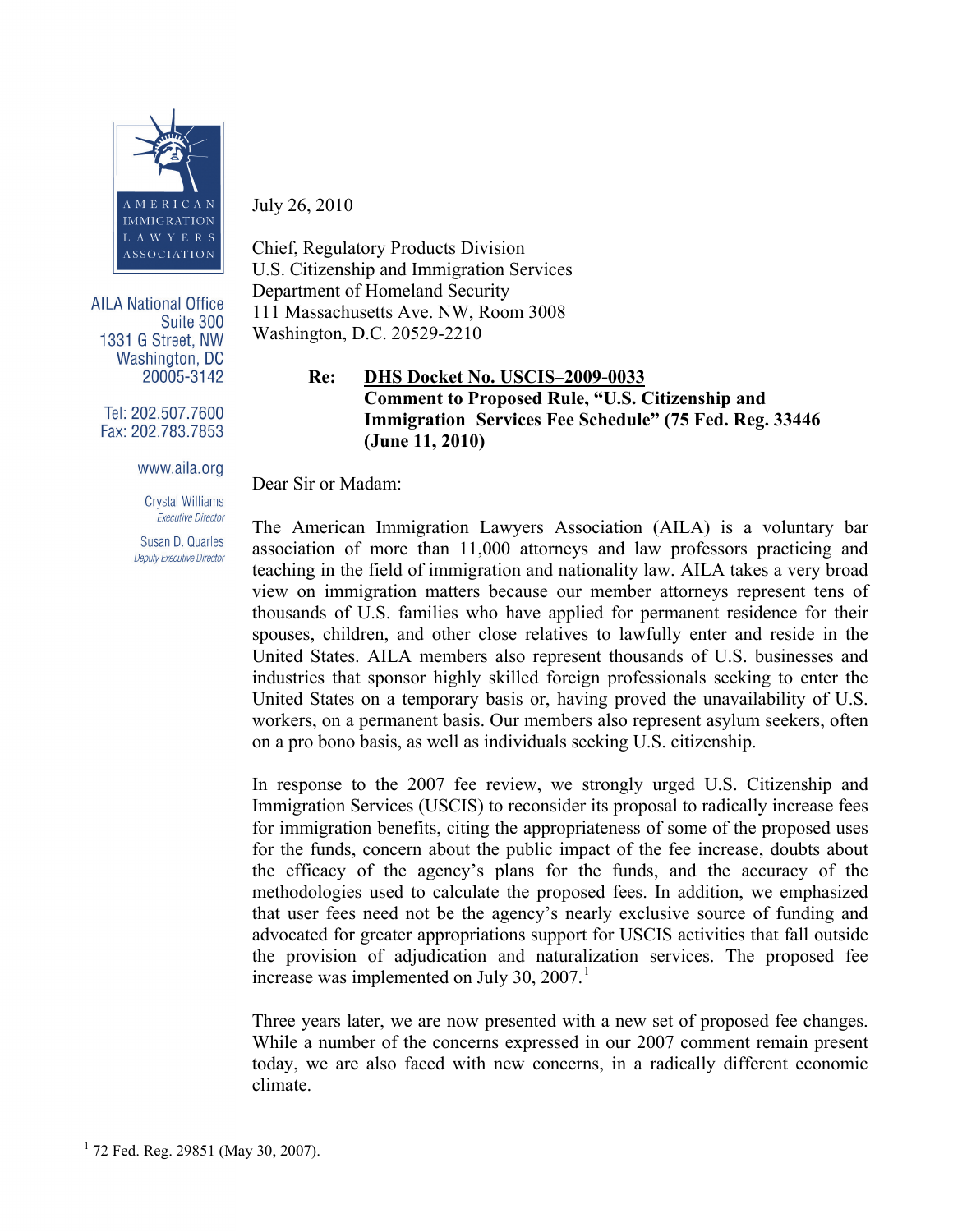### **CONTINUING NEED TO REQUEST APPROPRIATIONS AND TIMELINESS OF PROPOSED RULE**

USCIS proposes this fee increase in order to close a projected \$200-million budget deficit for 2010–11. According to USCIS, budget cuts of \$160 million were not enough to offset the gap between the agency's projected \$2.1 billion in revenue and \$2.3 billion in costs. However, a number of the government expenses being underwritten by the proposed fees are not related to the immigration services for which the fees are associated. Expenses not related to the provision of "adjudication and naturalization services<sup>"[2](#page-1-0)</sup> are matters of public benefit and should instead be funded by appropriations.

AILA applauds USCIS for seeking appropriations for FY2011 for a number of USCIS programs, including refugee and asylee processing, military naturalization, E-Verify, SAVE, and grants to support immigrant integration.<sup>[3](#page-1-1)</sup> However, some of the costs anticipated by this fee proposal, particularly those undertaken by the Fraud Detection and National Security (FDNS) Directorate, should not be charged to the fee account. FDNS and law enforcement activities should be paid for through appropriated funds, as should overhead, and investments in infrastructure that fall outside the scope of the Transformation Program.

Moreover, the proposed fee increase is premature and unsound because it is based on the President's FY2011 budget request rather than actual congressional appropriations. In describing the many factors considered in setting the proposed fee levels, USCIS admits that it is missing a critical piece of information: how much funding it will actually receive from Congress. The Service further notes that it:

has calculated the proposed changes to the fee schedule based on the fee reform steps taken in the FY2010 budget and FY2011 budget request. *These changes may require adjustment if USCIS's appropriation requests are not enacted or are reduced for FY2011*. Accordingly, DHS is proposing a range of fees to account for fee increases that would be necessary if the requested appropriations for  $FY2011$  are not enacted.<sup>[4](#page-1-2)</sup>

Unfortunately, USCIS' "either/or" approach does not reflect the way in which appropriations take place, and the amount of congressional funding actually received by the agency affects numerous aspects of the proposed rule. What if Congress allocates only a third of the requested funding? Will the agency seek to increase fees proportionally to attempt to bridge the gap? Or, will the agency reduce or abandon its plans, for instance, to make improvements in customer service? If a decision to abandon a component of planned changes is made, how does that affect the agency's analysis of the Regulatory Flexibility Act, the Unfunded Mandates Reform Act, and the Small Business Regulatory Enforcement Fairness Act? All of these are important questions that must be considered within the appropriate context of notice and comment under the Administrative Procedure Act (APA).

The preamble to the proposed rule offers no answers to the foregoing questions. At a time when the Service is moving ahead on several major fronts concurrently and actual congressional funding is unknown, AILA believes that this is not the appropriate time to take notice and comment. At a minimum, should the funding be at all different from the assumptions that serve as the basis of the proposed rule, DHS should confirm that it will provide appropriate notice and comment in compliance

<span id="page-1-0"></span> $2$  INA §286(m).

<span id="page-1-1"></span><sup>&</sup>lt;sup>3</sup> Testimony of Alejandro Mayorkas, Director, USCIS, before the House Committee on Appropriations, Subcommittee on Homeland Security (Mar. 16, 2010).

<span id="page-1-2"></span><sup>4</sup> 75 Fed. Reg. 33453 (June 11, 2010) (emphasis added).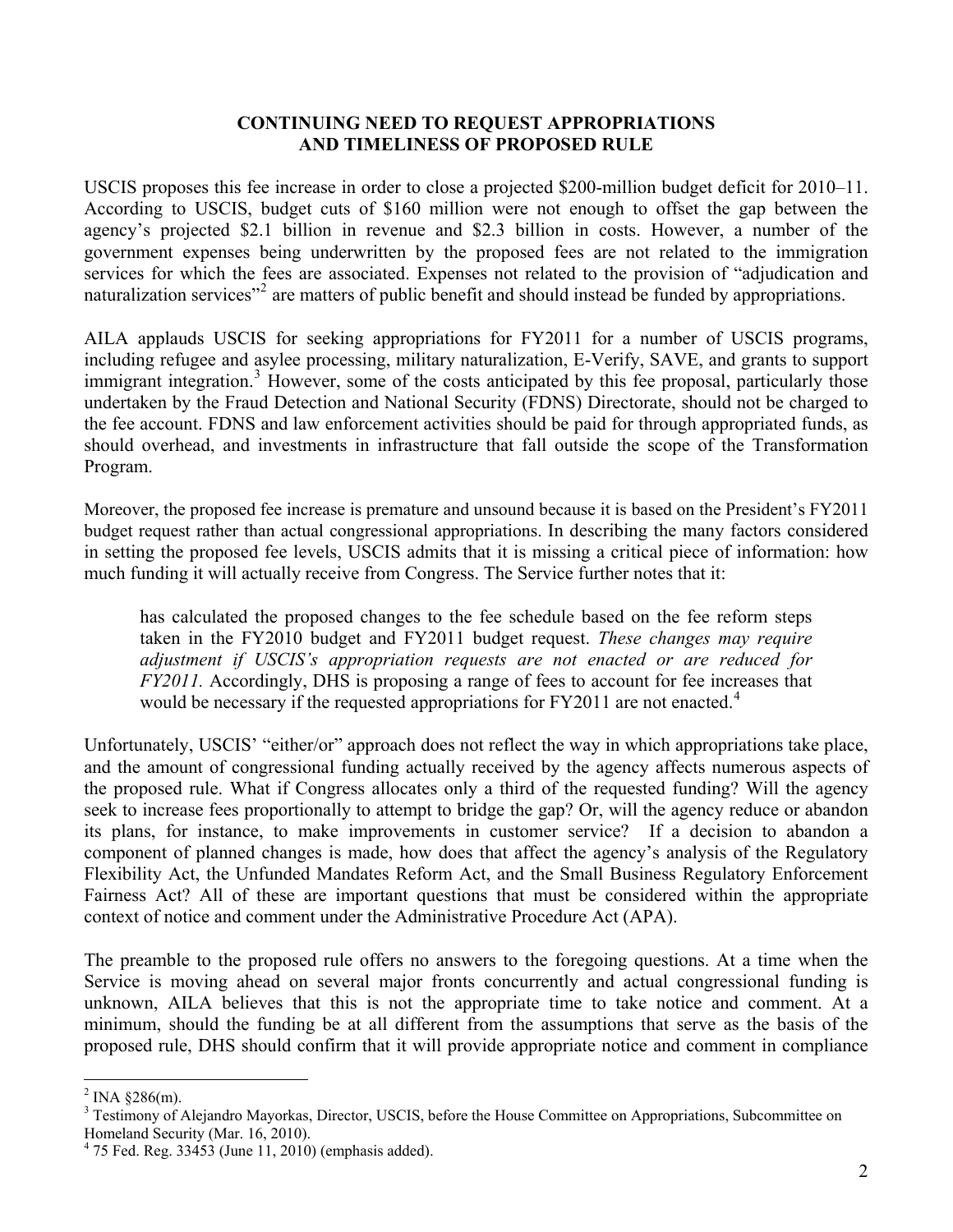with the APA. Consequently, the proposed fee increase is premature and fails to satisfy the notice requirements of the APA.

## **PROPOSED FEE REVISIONS**

The proposed rule seeks to increase immigration fees an average of 10% across the board. While a 10% increase in and of itself may not seem high, this comes only three years after a 66% fee increase took effect in July 2007. Any fee increase in such a short period of time is excessive. In addition, certain immigration benefits and forms have been singled out for a proportional fee increase much higher than 10%.

AILA would be remiss if it failed to note that this proposed fee increase comes at a time when quality, efficiency, and consistency of USCIS adjudications remain major problems. In fact, problems with the fundamental fairness of adjudications have escalated since the last fee increase in 2007. Unnecessary and overly-burdensome requests for evidence (RFEs) seeking volumes of financial and payroll documentation from clearly-established companies are rampant. This is true not only in the nonimmigrant context, but also in the I-140, Immigrant Petition for Alien Worker, context for which the Service is proposing a 22% fee increase (\$475 to \$580). In addition, reports of denials of extensions of stay within the allowed statutory time period for O-1, L-1, and H-1B nonimmigrants with little explanation as to why the individual ceased qualifying for the particular status are extensive. Such actions in connection with clearly meritorious cases create additional work, drain Service resources, and increase the costs of adjudication with little or no added benefit, while harming the interests of U.S. businesses and the U.S. economy. As a consequence, USCIS continues to be plagued by a widespread perception that it is hostile toward its foreign national customers and U.S. petitioners. Any increase in user fees should coincide with a clear plan to improve processing times, training, and officer accountability to ensure quality adjudications.

# **No Proposed Increase to Naturalization Fee (N-400) and Decrease in Other Fees**

First, AILA would like to commend the Service for its careful consideration of each particular category as opposed to simply increasing all fees across the board. We are particularly gratified by the decision to not raise the fees for naturalization applications (Form N-400). It is clear from this decision that USCIS heeded the input of stakeholders during the 2007 fee increase and recognized that naturalization is a public benefit worth subsidizing. We are also pleased to see a reduction in the fee for Form I-129F, Petition for Alien Finacé(e). Petitioners and beneficiaries of this product line not only pay the full adjustment of status fees but are also required to pay consular visa fees. The decision to reduce this fee is fair, just, and a welcome change. AILA would also like to recognize the Service's decision to reduce the fees for the following applications and petitions:

Form I-539: Application to Extend/Change Nonimmigrant Status Form I-698: Application to Adjust Status from Temporary to Permanent Resident Form I-817: Application for Family Unity Benefits Form N-565: Application for Replacement Naturalization/Citizenship Document

# **Proposed Fee Increase for Employment Authorization (I-765) and Advance Parole (I-131)**

AILA has previously expressed concerns regarding the fee structure for Form I-131, Application for Travel Document (advance parole); and Form I-765, Application for Employment Authorization, as well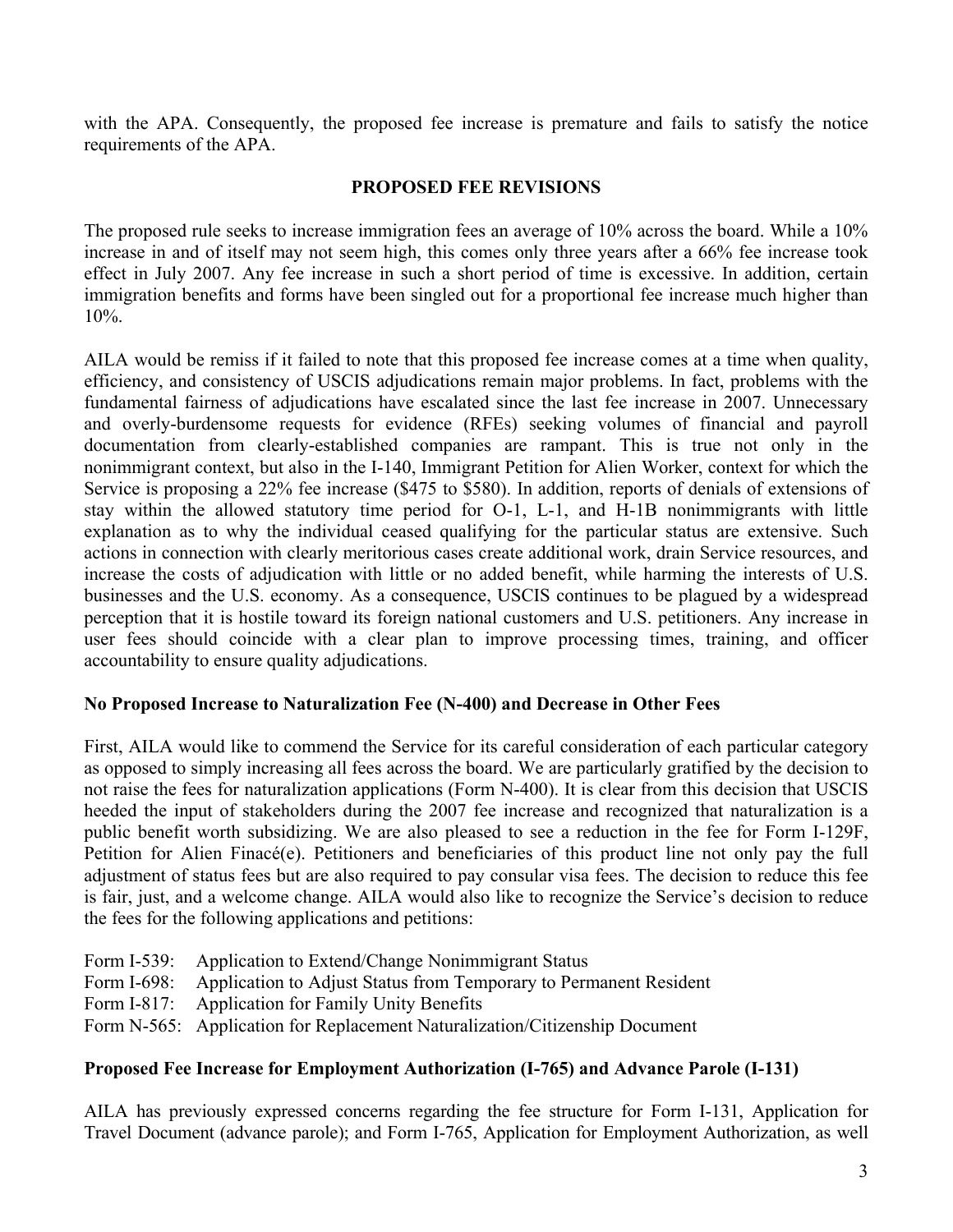as the timing and duration of these benefits relative to the cost of filing. With the proposed fee increase associated with these two important benefits, these concerns not only remain but are magnified. Given the extensive backlog in certain employment-based categories, AILA would like to see the Service reinstitute the issuance of multiple-year employment authorization documents (EADs) and consider issuing multipleyear advance parole documents. This would reduce the cost to the Service in terms of adjudications and use of resources, provide beneficiaries greater stability, and reduce the likelihood of unintentional gaps in employment authorization and emergency advance parole filings. This innovation would not unduly tax the Service. The Service previously issued two-year EADs for backlogged adjustment of status applicants,<sup>[5](#page-3-0)</sup> currently issues multiple-year EADs for derivative beneficiaries of E and L nonimmigrants,<sup>[6](#page-3-1)</sup> and currently issues other travel documents with validity periods greater than one year.<sup>[7](#page-3-2)</sup>

On a more fundamental level, we propose that there may in fact no longer be a need for advance parole as a separate document and welcome the Service's comments regarding a combined EAD/advance parole document. If feasible, we urge the Service to implement this innovation as soon as possible, and ask that, similar to the current Form I-131, the instructions include a warning regarding the consequences of departing the United States for persons previously removed or subject to the three- or ten-year bar for unlawful presence under INA §212(a)(9). If advance parole remains a separate benefit subject to a separate fee, the Service should provide the option of "unbundling" advance parole for those individuals potentially subject to inadmissibility under INA §212(a)(9). This would eliminate the unfriendly customer service scenario where an applicant is forced to pay for a benefit which he or she cannot use without triggering serious negative consequences.

# **Proposed Fee Increase for Notice of Appeal or Motion (I-290B)**

To file a motion to reopen or reconsider, an applicant must submit Form I-290B along with a nonrefundable filing fee.<sup>[8](#page-3-3)</sup> The current filing fee of \$585 is already unaffordable to many applicants whose applications have been denied by the USCIS. An increase of this fee to \$630 will not only impose additional financial hardships on individuals seeking immigration benefits, but will also deter those whose applications may have been denied due to "Service error" from filing a motion to reopen or reconsider for lack of funds.

Although the regulations permit an applicant who cannot afford the fee to request a fee waiver by demonstrating an inability to pay,<sup>[9](#page-3-4)</sup> Form I-290B and the fee or fee waiver request must be filed with the USCIS office that adjudicated the original case within 30 days of the date of the decision.<sup>[10](#page-3-5)</sup> An applicant whose fee waiver is denied runs the risk of having his or her motion to reopen or reconsider denied for failure to submit the proper fee, or for failure to comply with the 30-day filing deadline if due to the timing of the fee waiver denial, the motion or appeal must be resubmitted outside the regulatory time frame.

<span id="page-3-0"></span><sup>&</sup>lt;sup>5</sup> USCIS Update: USCIS to Issue Two-Year Employment Authorization Documents, New EADs Limited to Certain Individuals Who Have Applied for LPR Status (June 12, 2008).

<span id="page-3-1"></span><sup>&</sup>lt;sup>6</sup> INS Memorandum, W. Yates, "Guidance on Employment Authorization for E and L Nonimmigrant Spouses, and for Determination on the Requisite Employment Abroad for L Blanket Petitions" (Feb. 22, 2002).

<span id="page-3-2"></span> $78$  CFR §223.3(a)(1) (reentry permits).

<span id="page-3-3"></span><sup>&</sup>lt;sup>8</sup> 8 CFR §§103.5(a)(1)(iii)(B), 103.7(b)(1). Notwithstanding the regulations, certain field offices have established local procedures for accepting motions "in service error."

<span id="page-3-4"></span><sup>9</sup> 8 CFR §103.7(c)(5)(i).

<span id="page-3-5"></span> $10$  8 CFR §103.5(a)(1)(i).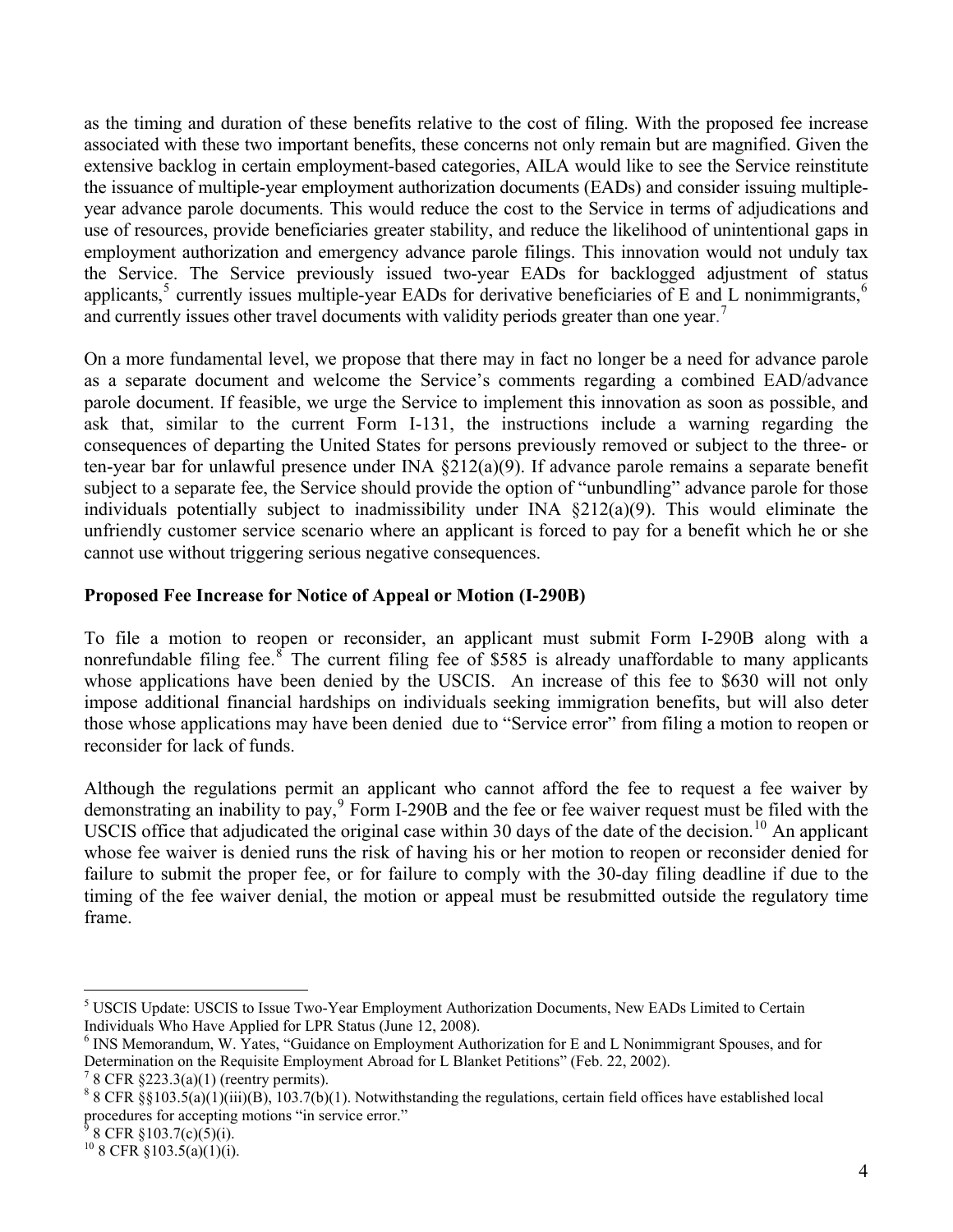In May 2009, the CIS Ombudsman recommended that USCIS improve the filing and review process for motions to reopen or reconsider.<sup>[11](#page-4-0)</sup> The CIS Ombudsman's recommendations included "[s]tandardizing and clearly articulating to the public procedures by which an applicant or petitioner may bring a clear Service error to the attention of a USCIS office without incurring the \$585 filing fee for a motion to reopen or reconsider."[12](#page-4-1) USCIS responded by concurring with this recommendation and committing to publish on its website, the procedure for bringing a simple administrative error to the Service's attention without incurring a fee. $13$ 

USCIS has published instructions for appealing or moving to reopen or reconsider a decision.<sup>[14](#page-4-3)</sup> However, little information is available on procedures for correcting negative adjudications based on Service error. By regulation, USCIS may at any time reopen a proceeding or reconsider a decision on its own motion.[15](#page-4-4) In some cases, an applicant can circumvent the filing fee by submitting a written request for USCIS to reopen or reconsider a case on its own motion. Unfortunately, not all field offices accept such requests, and practices vary depending on the jurisdiction. In addition, because these submissions (when accepted) are often treated as general correspondence, they may take more than 30 days to address. If USCIS then determines there was no clear Service error, the opportunity to formally file a motion may be lost.

The current regulatory scheme does not set forth a clear petitioner or applicant-driven procedure for reimbursement for motions or appeals based on Service error. Requiring applicants to file formal motions and incur the filing fees in these cases imposes a significant financial burden on the applicant. Therefore, an increase in the fee associated with Form I-290B is inappropriate without a corresponding commitment to developing a mechanism for remedying erroneous denials and the establishment of a readily available refund procedure for denial of petitions and applications in Service error.

# **Proposed New Immigrant Visa Fee**

AILA opposes the proposal to add a fee of \$165 for immigrant visa processing. We also have serious concerns regarding the coordination, collection and implementation of that fee as described in the fee proposal and the accompanying press release.

Immigrant visa processing is already a costly endeavor as individuals are required to pay a fee of \$470 to the Department of State. While we recognize that the processing and issuance of an immigrant visa is not solely accomplished by the Department of State, we are concerned that the imposition of this fee will cause undue hardship on many intending immigrants, and is not clearly justified given the largely

<span id="page-4-0"></span> $11\,$ 11 Motions Matter: Improving the Filing and Review Process for Motions to Reopen or Reconsider (May 15, 2009) (hereinafter "Motions Matter"), available at www.dhs.gov/xlibrary/assets/cisomb<br>recommendation  $42\frac{5-15-09\text{.pdf}}{12\text{ Id. at page 2.}}$ 

<span id="page-4-2"></span><span id="page-4-1"></span><sup>&</sup>lt;sup>13</sup> USCIS Memorandum, M. Aytes, "Response to Recommendation 42, Motions Matter: Improving the Filing and Review Process for Motions to Reopen or Reconsider" (Aug. 18, 2009).

<span id="page-4-3"></span><sup>&</sup>lt;sup>14</sup> See USCIS website, "Resources," "After I File," "After Receiving a Decision." The posted instructions state:

**If Your Case Was Denied**—If an unfavorable decision is made (your case is denied and/or you are ordered removed), you will receive a notice explaining why the decision in your case was unfavorable. This notice will also explaining if you can file an appeal. With certain exceptions, you may file motions to reopen or reconsider decisions made in your case. Administrative appeals are only available on certain kinds of cases. If an appeal or motion is available to you; how to file one is explained in the decision we mailed to you. Forms to file an appeal are available in the "Forms" section of this site.

<span id="page-4-4"></span> $15$  8 CFR §103.5(a)(5).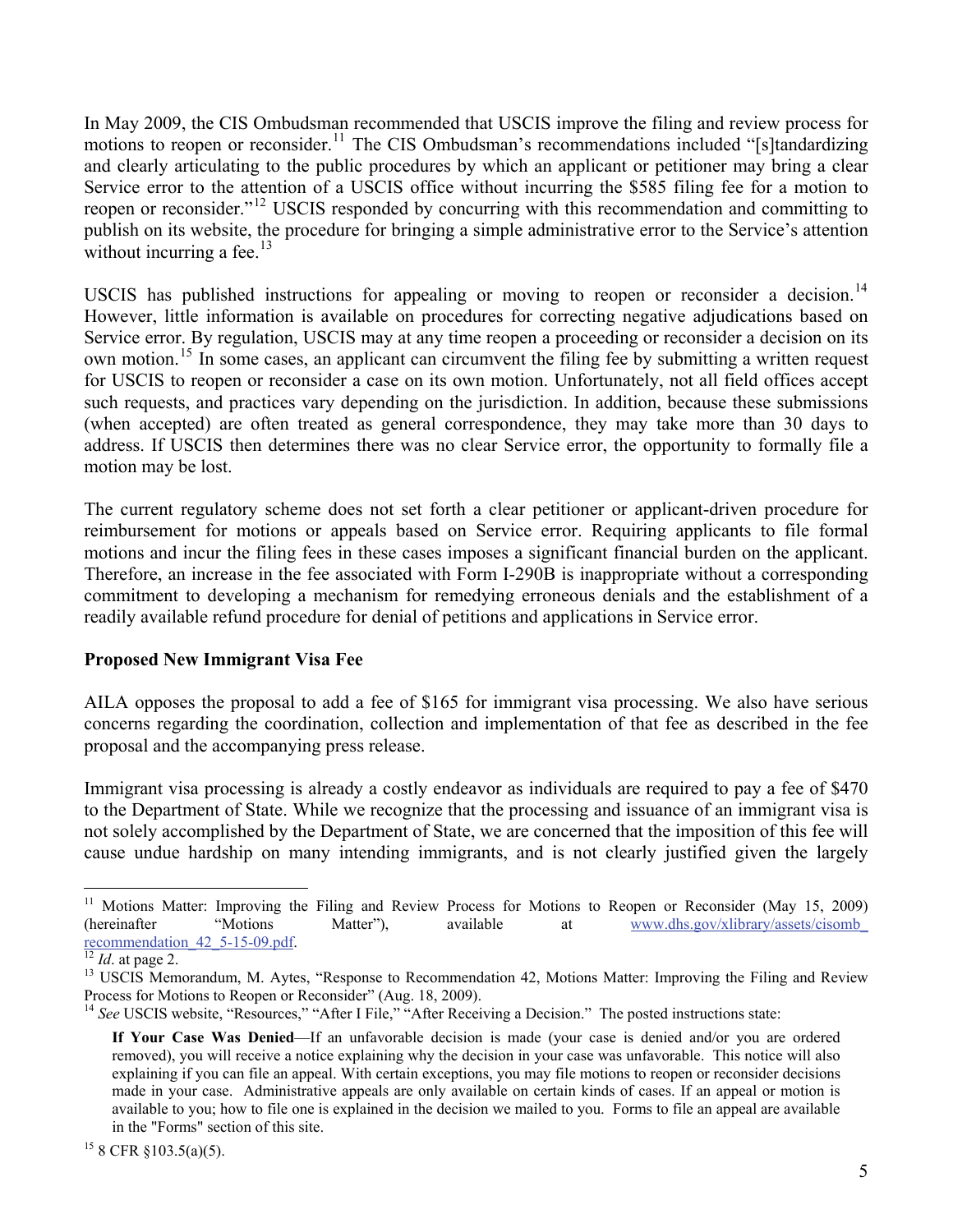administrative nature of the activities that USCIS performs in connection with the issuance of an immigrant visa. Moreover, for immigrant visa cases processed through the U.S. consulates, USCIS already receives \$355 (with a proposed 18% increase to \$420) in connection with the I-130, Petition for Alien Relative, or \$475 (with a proposed 22% increase to \$580) for the I-140, Immigrant Petition for Alien Worker, and in many cases \$340 (with a proposed 19% increase to \$405) in connection with the I-824, Application for Action on an Approved Application or Petition, where consular notification is required. For derivative family members of principals who obtained lawful permanent residence by filing Form I-485, Application to Register Permanent Residence or Adjust Status, the Service will have received an additional \$930 (with a proposed 5% increase to \$985). The Service has not provided adequate data in the proposed regulation to demonstrate that its work in the immigrant visa process justifies requiring a separate fee.

We are also greatly concerned with the lack of specificity regarding fee collection in what will likely be an extremely complicated process of coordination between DOS, USCIS, and Customs and Border Protection (CBP). USCIS has failed to set forth, or even consider, how this new proposed fee will be collected. Will it be paid to the U.S. consulate overseas? Will it be paid to CBP at the port of entry? USCIS has implemented a great deal of changes in its fee collection process over the past couple of years through the implementation of the "lockbox" system, and is still grappling with the ongoing challenges relating to fee collection and receipting that have been encountered with that system. Simply put, seeking to implement a new immigrant visa fee without also proposing a clear procedure for collecting such a fee will inevitably result in confusion and lengthy processing delays.

# **Proposed Increase to Premium Processing Fee**

AILA has no objections to USCIS adjusting the premium processing fee for inflation based on the Consumer Price Index (CPI), as this is specifically authorized by Congress. However, AILA urges USCIS to widely publish sufficient notice of the final fee well in advance of the effective date of any fee increase for premium processing service. In the proposed rule, USCIS estimates, based on the CPI for urban consumers (CPI-U) that the premium processing fee will be increased from \$1,000 to \$1,225. Nevertheless, the Service states that the "final fee could be different from this proposed amount, because the CPI-U, upon which the fee adjustment is based, varies monthly."[16](#page-5-0) Adequate notice would enable attorneys to reasonably notify their clients of the exact amount of the fee increase and to ensure that I-907 applications are filed with the correct fees.

# **Proposed New Civil Surgeon Designation Fee**

The I-693, Report of Medical Examination and Vaccination Record, must be completed by a USCIS civil surgeon. This form is required for most intending immigrants and for "V" nonimmigrants. USCIS seeks to establish a \$615 fee in order for a physician to be designated as a USCIS-approved civil surgeon. Currently, there is no fee associated with the designation. Price gouging, poor treatment of clients seeking completion of the I-693, and misconduct on the part of civil surgeons has been reported by AILA members. While the imposition of a \$615 fee may dissuade unscrupulous physicians from pursuing civil surgeon designation, it could similarly dissuade bona fide, ethical physicians from seeking designation. USCIS states that the estimated number of civil surgeon designation requests is 3,410 per year.<sup>[17](#page-5-1)</sup> Although existing civil surgeons will be exempt from having to reapply for designation, AILA is concerned that the rate of new applications could fall significantly below the estimate (particularly given

<span id="page-5-0"></span><sup>&</sup>lt;sup>16</sup> 75 Fed. Reg. at 33477.

<span id="page-5-1"></span><sup>&</sup>lt;sup>17</sup> 75 Fed. Reg. at 33466.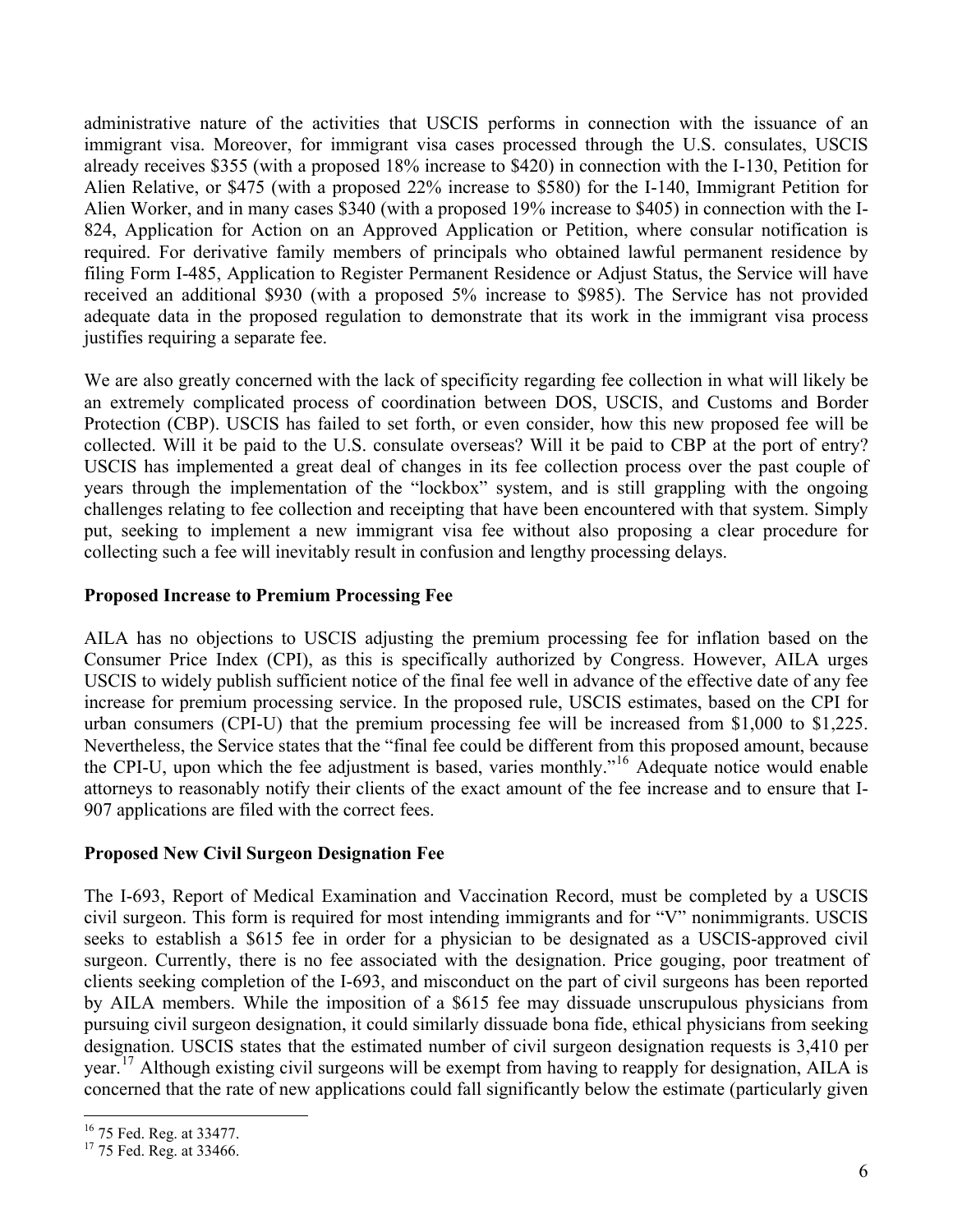the low revenue stream such work provides), resulting in a greatly diminished pool of designated physicians.

## **Proposed Rule Establishing a New \$6,230 Filing Fee To Request Regional Center Designation under the Immigrant Investor Pilot Program**

USCIS proposes to establish a new filing fee of \$6,230 for the adjudication of regional center designations under the Immigrant Investor Pilot Program. If adopted, this will be the most expensive filing fee associated with any USCIS petition.

As background, an individual or entity interested in participating as a regional center in the pilot program must file a Regional Center Proposal, asking USCIS to approve the proposal and designate the entity as a regional center. The proposal must provide a framework within which individual alien investors affiliated with the regional center can satisfy the EB-5 eligibility requirements and create qualifying jobs. In the proposed rule, USCIS states that:

[the] fee study found that these designations are exceptionally labor intensive for USCIS. Historically, the cost of this designation process has been borne by all fee-paying applicants and beneficiaries. Accordingly, to refine the cost accounting and fee structure, and to make the distribution of costs more equitable, DHS proposes a new fee of \$6,230 per request for designation.<sup>[18](#page-6-0)</sup>

AILA conditionally supports the creation of a new, one-time filing fee to be paid by an individual or entity that submits a new proposal requesting designation as a regional center. Our support, however, is predicated upon USCIS taking immediate steps to address several fundamental problems that plague the administration of the EB-5 program and discourage larger program participation. These include, but are not limited to the following:

# *Prompt Processing*

USCIS has a poor historical record for the prompt adjudication of new regional center proposals and amendments within the EB-5 program. AILA is pleased to see that USCIS has, over the past year, generally reduced regional center proposal adjudication times down to about five months. As a condition of supporting the new filing fee, USCIS must agree to further reduce adjudication times for new regional center proposals and amendments to existing proposals.

# *Create a Consultative and Collaborative Environment during the Form I-924 Application Review Process*

Preparing a qualified application for a new regional center designation, or an amendment to an existing designation, requires the stakeholder to formulate and present a complex proposal involving immigration law, tax and securities law, corporate and partnership law, and finance, accounting, and econometric modeling just to name a few areas. The comprehensive applications typically exceed several hundred pages in length and involve dozens of exhibit items. The creation of the new Form I-924, Application for Regional Center Under the Immigrant Investor Pilot Program, is a good first step by USCIS to provide stakeholders with direction for formulating regional center applications, but merely

<span id="page-6-0"></span><sup>18 75</sup> Fed. Reg. at 33457.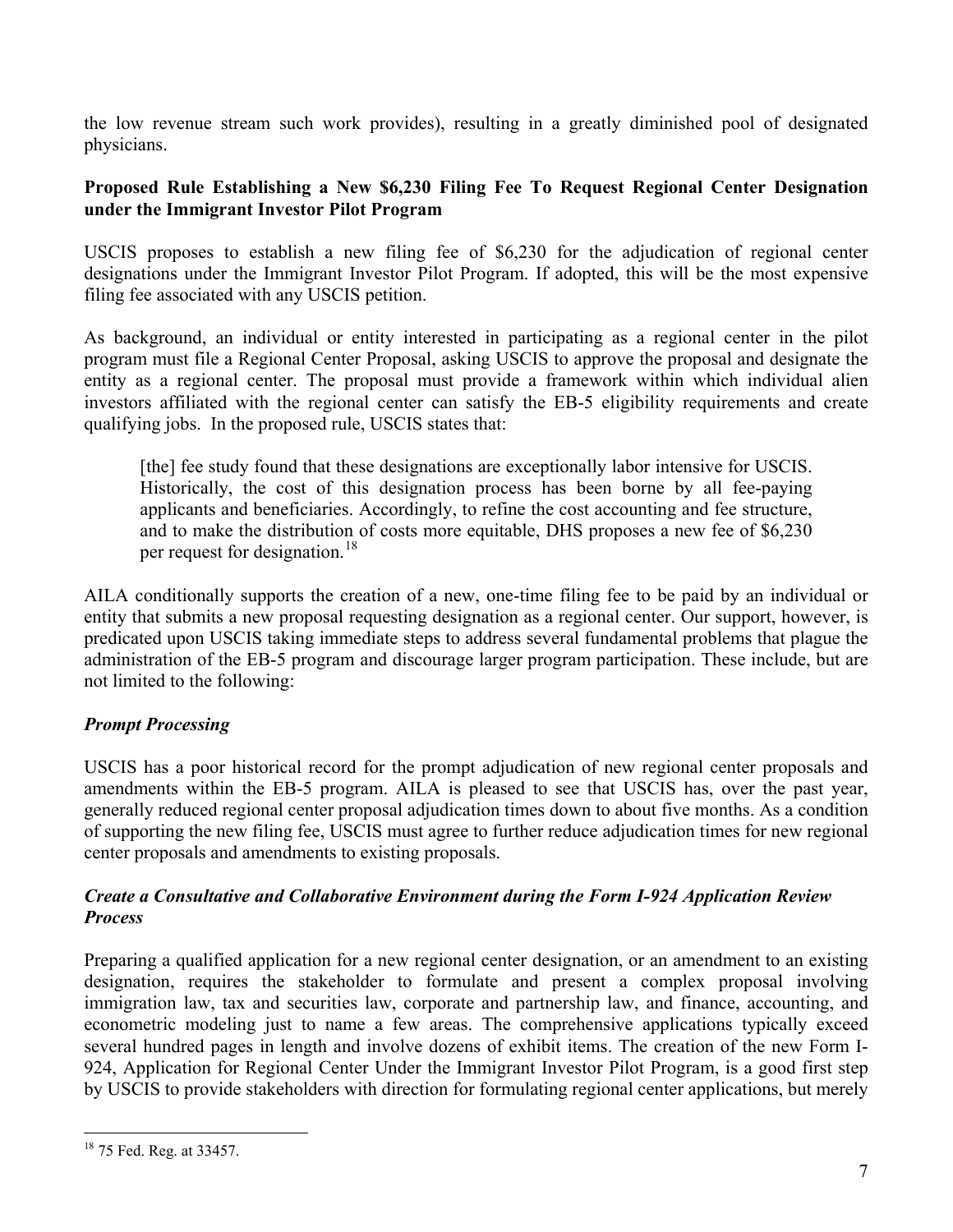introducing a new form fails to provide a missing key requirement—dialog. AILA strongly urges the agency to enact policies allowing the examiner and the regional center applicant to more effectively communicate during the review process. Allowing and encouraging a constructive and efficient dialog between the parties will significantly reduce overall review times, help identify defects, resolve questions, and provide corrections and clarifications. If stakeholders are required to pay \$6,230 to cover USCIS adjudication costs, USCIS must agree to support direct dialog with the applicants. The current practice explicitly prohibits direct dialog in favor of the traditional process of mailing multiple Requests for Evidence (RFEs). The traditional process for this program, which the USCIS predicts may result in as little as 100 applications per year, is exceptionally inefficient, results in unnecessary processing delays and wastes the resources of all parties.

# *Create a Consultative and Collaborative Environment with Stakeholders in Establishing Policy and Guidance*

Many of the problems within the EB-5 program are derived from the agency's inability to promulgate regulations on substantive aspects of the program, forcing adjudicators to devise their own policies and principles. The lack of regulations on key subjects deprives adjudicators of clear guidance, and contributes to an atmosphere that falls short on establishing and implementing an agency-wide commitment to the principles of fair and consistent adjudications. The result is a lack of transparency in adjudication standards. In the absence of regulations, USCIS management has relied upon moderating the agency's interpretations through policy memoranda. AILA understands why USCIS so heavily relies on policy memoranda to establish consistent and clarified adjudication standards. Though USCIS has recently conducted a stakeholder engagement on the EB-5 program, and has met with AILA and other EB-5 stakeholder organizations in the past, those efforts unfortunately fall short of a meaningful collaborative or consultative process with stakeholders that would help establish and enforce reasonable policy interpretations within the highly complex EB-5 program. If stakeholders are to be required to pay a new filing fee of \$6,230, USCIS must endorse and support direct dialog with stakeholders regarding the introduction of new policies, possible corrective action for ineffective policies, systemic and training issues with adjudicators, self-policing and enforcement actions, and more.

### **PROPOSED AMENDMENT TO 8 CFR §204.6 (REGIONAL CENTER REPORTING/TERMINATION)**

USCIS proposes to amend 8 CFR §204.6 "Petitions for Employment Creation" by revising paragraph (m)(6) to read as follows:

*204.6(m)(6) Termination of participation of regional centers. To ensure that regional centers continue to meet the requirements of section 610(a) of the Appropriations Act, a regional center must provide USCIS with updated information to demonstrate the*  regional center is continuing to promote economic growth, improved regional *productivity, job creation, or increased domestic capital investment in the approved geographic area. Such information must be submitted to USCIS on an annual basis, on a cumulative basis, and/or as otherwise requested by USCIS, using a form designated for this purpose. USCIS will issue a notice of intent to terminate the participation of a regional center in the pilot program if a regional center fails to submit the required information or upon a determination that the regional center no longer serves the*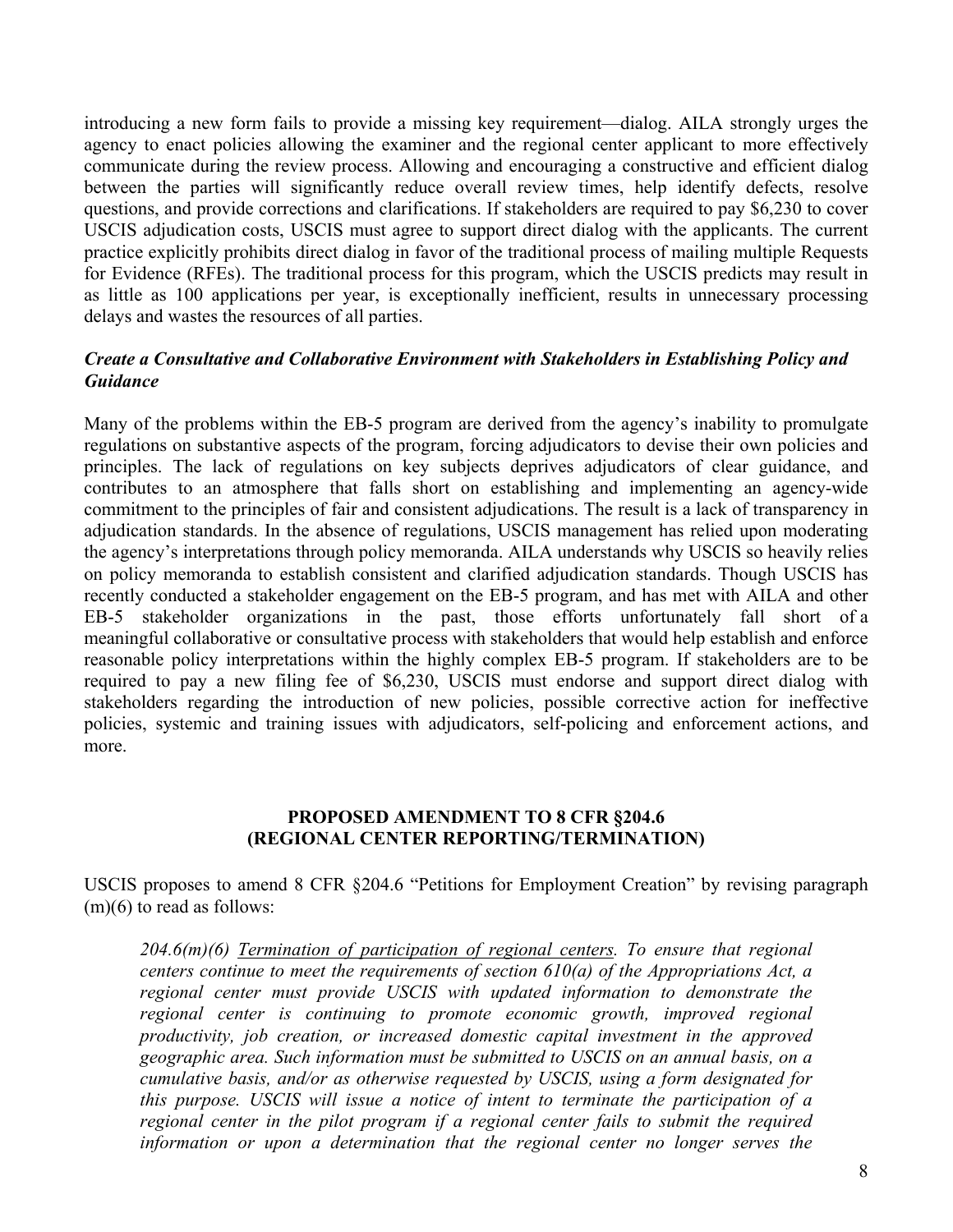#### *purpose of promoting economic growth, including increased export sales, improved regional productivity, job creation, and increased domestic capital investment.*

AILA supports the recent efforts by USCIS to generally improve the processing times for new regional center applications. Over the past 18 months, USCIS has more than doubled the number of approved regional centers authorized to participate in the EB-5 pilot program. As of July 1, 2010, USCIS had approved approximately 100 regional centers. Moreover, the current application period for new regional centers seeking designation is reported by USCIS to be approximately five months. With the implementation of the proposed Form I-924 and new associated filing fee, AILA hopes USCIS can further reduce processing times.

But designating new regional centers is only part of USCIS' responsibility as steward of the Immigrant Investor Pilot Program. AILA strongly believes that USCIS must also establish procedures ensuring that all approved regional centers are actually leading to the movement of investment funds into job creation activities. Ongoing regional center accountability to USCIS will result in greater public confidence in the EB-5 program and eliminate regional centers that fail to promote economic growth through increased export sales, improved regional productivity, job creation, and increased domestic capital investment.

USCIS proposes to amend  $\S204.6(m)(6)$  with the stated goal of creating regional center accountability as follows:

- 1. *Data Collection*: Requires that all regional centers collect and report annual data to USCIS using Form I-924A;
- 2. *Designation Termination*: Establishes the authority of USCIS to terminate a regional center's designation under the pilot program if the regional center "no longer serves the purpose" of the program.

Recognizing that AILA strongly supports the establishment of new rules creating regional center accountability, the proposed amendment to 8 CFR  $\S204.6(m)(6)$  has several important defects as follows:

# **Data Collection**

Over the past three years, USCIS has twice asked regional centers to collect and report comprehensive data regarding their operations, including statistics about individual investment projects, investors, and job creation/preservation activities. AILA urges USCIS to conclude its review of that data, and to publish its findings. Moreover, AILA applauds USCIS for its plans to publish summarized regional center data and select aggregate statistics about each regional center's annual activities. Such public reporting creates transparency and accountability, shows which regional centers are actively engaged in investment/job creation activities and their affiliated visa processing statistics, and reveals which regional centers are inactive. The absence of public statistics about regional center activities creates the potential for misrepresentation, shelters regional centers that are inactive, and creates general program confusion. AILA also urges USCIS to realize its pledge to promptly publish the aggregate information about each regional center's annual activity, such as the answers to questions #1, 4, and 5 on Form I-924.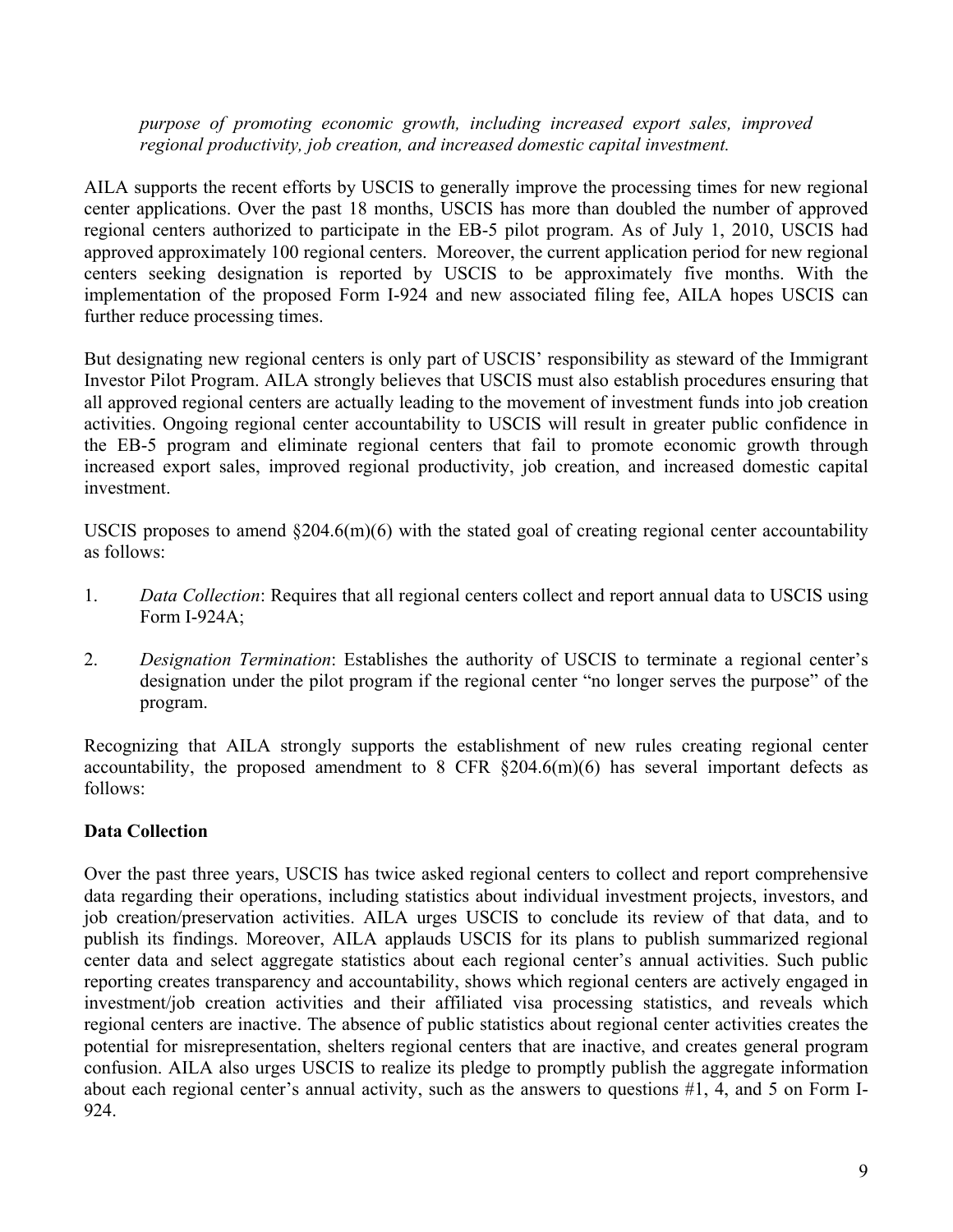# **Designation Termination**

As described above, AILA strongly supports USCIS' efforts to create public accountability and transparency for all designated regional centers. For this reason, AILA also supports the establishment of formal procedures by which USCIS has the legal authority to review, sanction and terminate a regional center in appropriate circumstances.

The proposed rule seeks to amend 8 CFR §204.6(m)(6) to provide USCIS with specific authority to terminate a regional center's designation under the pilot program if the regional center "*no longer serves the purpose of promoting economic growth*, including increased export sales, improved regional productivity, job creation, and increased domestic capital investment." AILA believes the proposed language is problematically vague because the proposed rule fails to put a regional center on notice of the practices that are either prohibited or required in order for the regional center to continue to "serve the purpose of promoting economic growth."

In lieu of the vague "no longer serves the purpose" language proposed by USCIS, AILA recommends that the agency adopt a more objective and empirical rule to ensure ongoing regional center compliance. For example, USCIS should adopt a rule that termination proceedings will be commenced if a regional center does not file a single I-526 petition within a fiscal year. The rebuttable presumption then requires the regional center to provide USCIS with credible evidence of significant and ongoing activities consistent with the regional center's original business plan.

Tracking earlier comments above in the "Data Collection" response, reports of termination proceedings brought by USCIS against a regional center should be available to the public in the annual disclosure report compiled by USCIS regarding all regional centers.

AILA urges USCIS to enumerate and discuss the factors it will consider when evaluating whether to sanction or terminate a regional center.

# **CORRECTIONS AND CLARIFICATIONS TO PROPOSED FORM I-924**

In addition to providing a vehicle for fee collection, USCIS proposes the establishment of Form I-924, Application for Regional Center Under the Immigrant Investor Pilot Program, as a means to "standardize" the application process and to "clarify the requirements for a regional center document, improve the quality of applications, better document eligibility for the pilot program, alleviate content inconsistencies among applicants' submissions, and support a more efficient process for adjudication of applications."[19](#page-9-0)

AILA supports USCIS' efforts to standardize and generally improve this process. However, the instructions accompanying Form I-924 contain many significant errors, omissions, or conflicting statements that will have the unintended effect of decreasing the efficiency of the process and degrading the quality of the applications. For example:

<span id="page-9-0"></span><sup>1</sup> <sup>19</sup> 75 Fed. Reg. at 33465.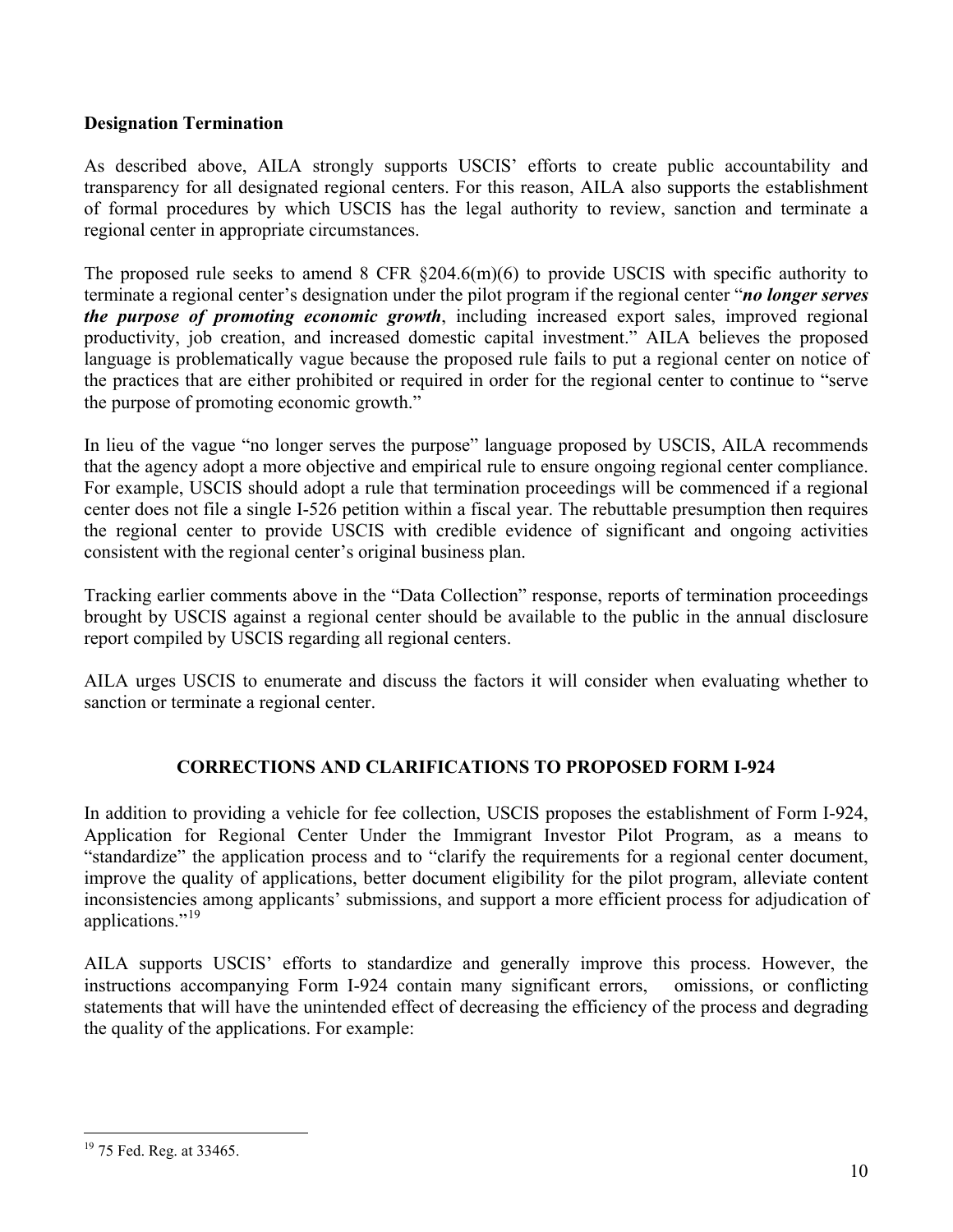### A. On page 1 under the heading "What is the purpose of this Form?" the instructions read:

- 2. Request approval of an amendment to a previously approved Regional Center. An amended regional center designation request may include requests for determinations relating to any or all of the reasons for filing an amendment request noted below.
	- A. An amendment request may be filed to seek approval of changes to the regional center's:
		- 1. Geographic area;
		- 2. Organizational structure or administration;
		- 3. Affiliated commercial enterprise investment opportunities, to include changes in the economic analysis and underlying business plan used to estimate job creation for previously approved investment opportunities;
		- 4. Affiliated commercial enterprise's organizational structure and/or capital investment instruments or offering memoranda.
	- B. An amendment may also be filed to seek a preliminary determination of EB-5 compliance for:
		- 1. Documentation provided as an exemplar Form I-526, Immigrant Petition by Alien Entrepreneur prior to the filing of Form I-526 petitions by individual alien entrepreneurs with USCIS;
		- 2. An actual investment project where an exemplar investment project that is materially the same as the actual investment project was previously approved for use by the regional center for EB-5 capital investments.

In consideration of this section, however, AILA seeks clarification as follows:

- 1. Is it USCIS' policy that an amendment request "may" or "must" be filed if seeking a change to the regional center's "geographic area?"
- 2. Is it USCIS' policy that that an amendment request "may" or "must" be filed if seeking "any change" or "any material change" to the regional center's "organizational structure or administration?" Note that on page 8 of the instructions under the heading "Processing Information," USCIS writes: "Designated Regional Centers must notify USCIS within 30 days of the occurrence of any material change in the structure, operation, or administration of the Regional Center. Notification can be made by sending an e-mail to the EB-5 Program mailbox."
- 3. What is the purpose or meaning of Section 2(A)(3) under the heading "What is the purpose of this Form?" This section reads "[a]ffiliated commercial enterprise investment opportunities, to include changes in the economic analysis and underlying business plan used to estimate job creation for previously approved investment opportunities." Please clarify the meaning of "affiliated commercial enterprise investment opportunities," as this appears to be a new term or concept to the EB-5 program.
- 4. What is the purpose or meaning of Section 2(B)(2) under the heading "What is the purpose of this Form?" This section reads "[a]n actual investment project where an exemplar investment project that is materially the same as the actual investment project was previously approved for use by the regional center for EB-5 capital investments." Please clarify.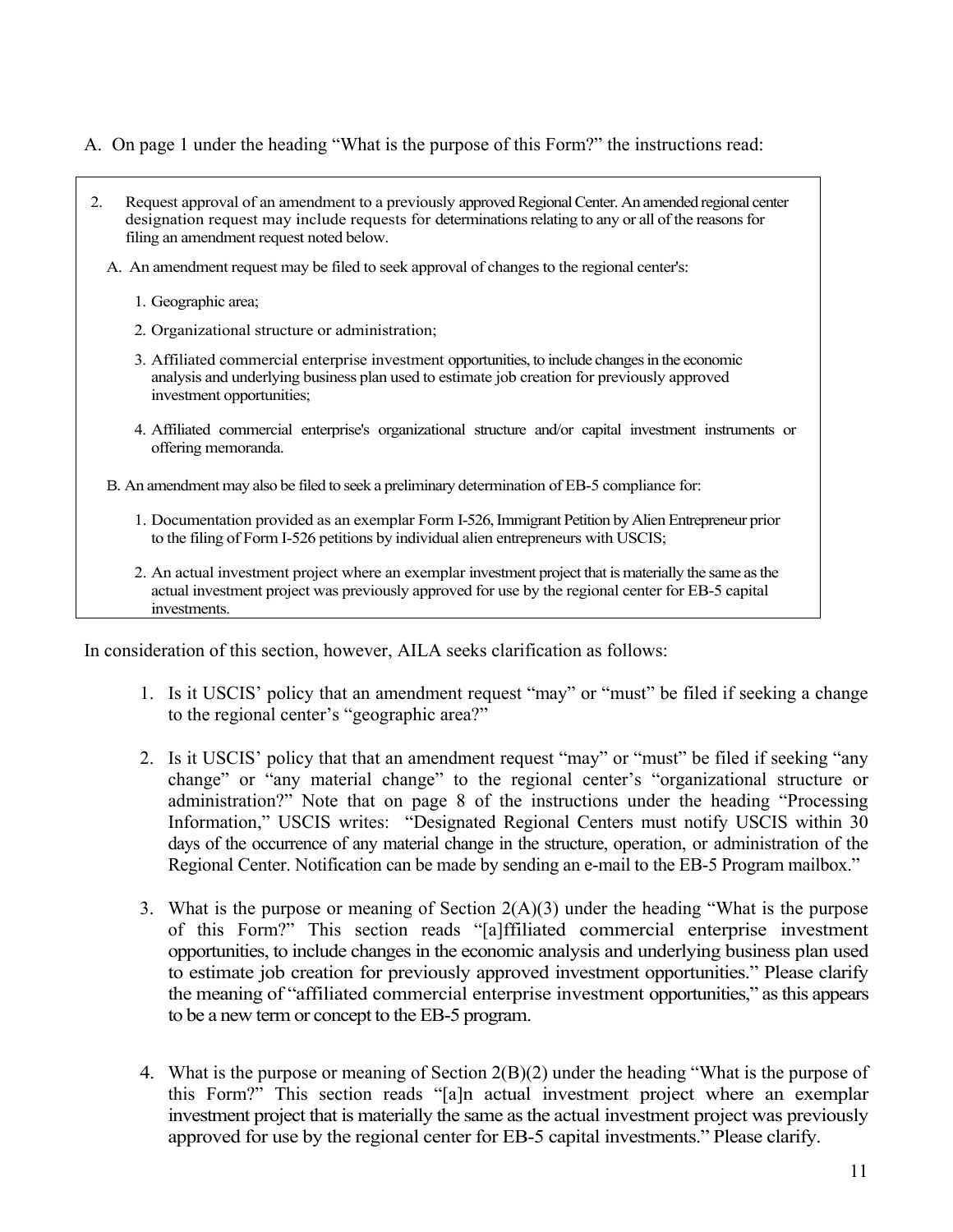B. On page 1 under the heading "What is the purpose of this Form?" the instructions describe the "safe harbor" provision as follows:

Note: Affirmative determinations regarding EB-5 and Immigrant Pilot Program compliance made in the adjudication of Form I-924 regional center designation or amendment applications will generally be given deference and will not be re-addressed in the adjudication of individual EB-5 petitions, as long as the underlying facts upon which the favorable determination was made remain unchanged. Any affirmative determination made in the adjudication of a Form I-924 regional center application may be re-addressed by USCIS during the adjudication of an EB-5 petition if:

- 1. Documentation relating to the regional center's capital investment structure or job creation methodologies, or an exemplar Form I-526 petition has materially changed since the most recent approval of the regional center designation;
- 2. The record contains evidence of fraud or misrepresentation; or
- 3. The evidence of record indicates that the previously favorable decision to approve the Form I-924 application for an initial regional center designation (or amendment), or the preliminary determination that the exemplar Form I-526 petition or investment project is EB-5 compliant was legally deficient.

These provisions are critical to the successful operation of the entire EB-5 program. AILA applauds the new USCIS policy that has historically caused major problems, namely the senseless readjudication of structural issues in subsequent I-526 filings for the same affiliated regional center project. As embodied in the new I-924 instructions, USCIS states that approvals "will not be readdressed in the adjudication of individual EB-5 petitions, as long as the underlying facts upon which the favorable determination was made remain unchanged."

However, AILA is very concerned that the "safe harbor" provision is rendered meaningless when USCIS has the right to take the following actions:

- USCIS can readjudicate a prior regional center approval, including an exemplar, if the agency determines the project has experienced a "material change." AILA's primary objection is not the right of USCIS to reexamine a prior decision upon the occurrence of a "material change," but rather the agency's failure to define "material change." In the absence of a well-defined legal standard, stakeholders have no ability to reasonably assess if any change which occurs is "material," or if the change is insignificant necessitating no further action.
- AILA agrees that a prior decision may be subject to readjudication if the record contains clear evidence of fraud or misrepresentation.
- AILA strongly disagrees with the proposed USCIS policy that a prior decision may be subject to readjudication if the record contains evidence that the approval was "legally deficient." If USCIS receives a bona fide application and after review issues an approval, the Service must be legally bound to honor that approval in the absence of a finding of fraud or misrepresentation. The Service is reminded of *Chang v. United States of America*, 327 F. 3d 911 (9th Cir. 2003), where the court held that during the adjudication of Form I-829, USCIS could not review whether the initial plan submitted with Form I-526 was qualifying, but could only review whether the alien sustained that plan.